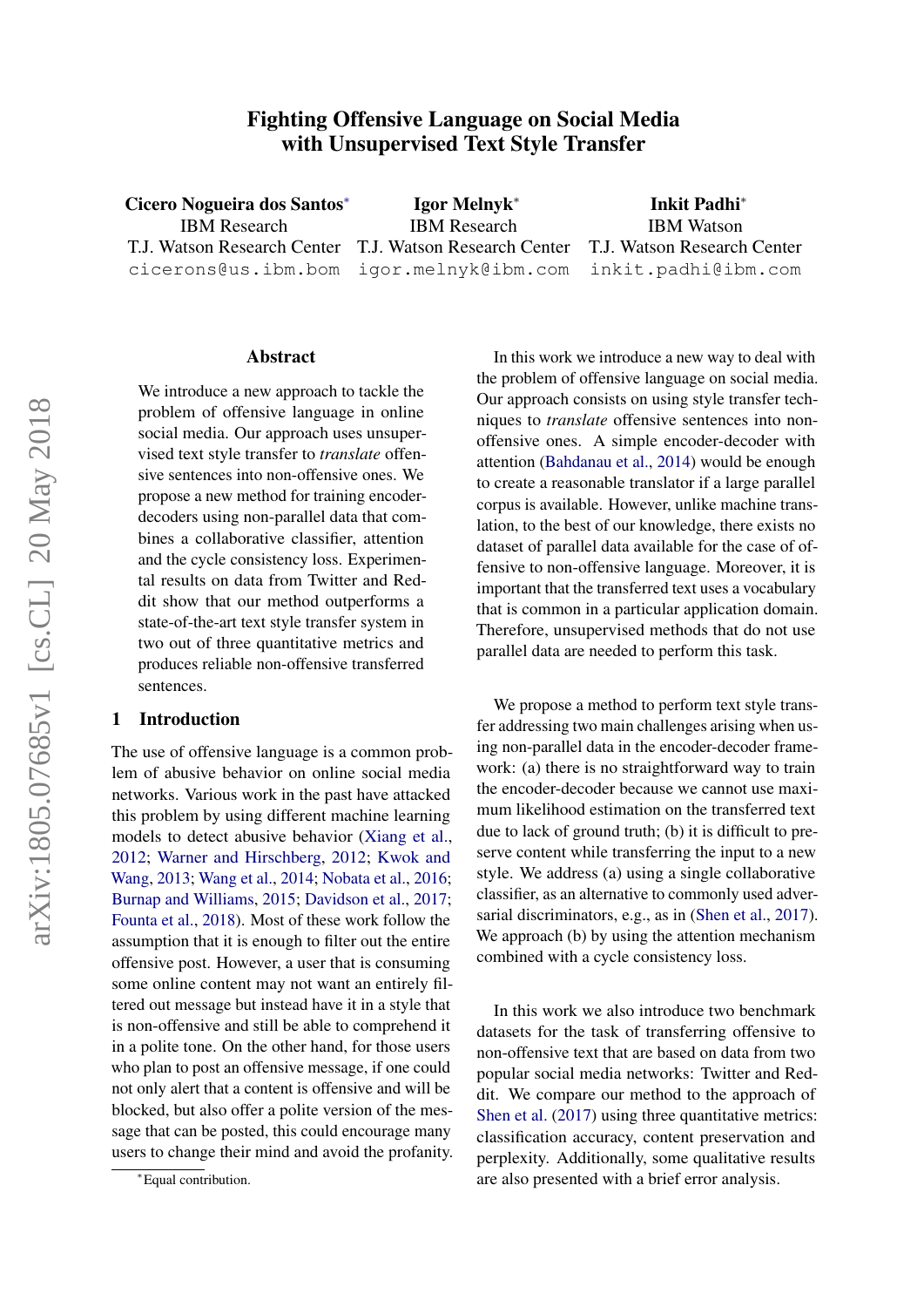## 2 Method

We assume access to a text dataset consisting of two non-parallel corpora  $X = X_0 \cup X_1$  with different style values  $s_0$  and  $s_1$  (offensive and nonoffensive) of a total of  $N = m+n$  sentences, where  $|X_0| = m$  and  $|X_1| = n$ . We denote a randomly sampled sentence k of style  $s_i$  from X as  $x_k^i$ , for  $k \in 1, \ldots, N$  and  $i \in \{0, 1\}$ . A natural approach to perform text style transfer is to use a regular encoder-decoder network. However, the training of such network would require parallel data. Since in this work we consider a problem of unsupervised style transfer on non-parallel data, we propose to extend the basic encoder-decoder by introducing a collaborative classifier and a set of specialized loss functions that enable the training on such data. Figure [1](#page-2-0) shows an overview of the proposed style transfer approach. Note that for clarity, in Figure [1](#page-2-0) we have used multiple boxes to show encoder, decoder and classifier, the actual model contains a single encoder and decoder, and one classifier.

As can be seen from Figure [1,](#page-2-0) the encoder (a GRU RNN,  $E(x_k^i, s_i) = H_k^i$  takes as input a sentence  $x_k^i$  together with its style label  $s_i$ , and outputs  $H_k^i$ , a sequence of hidden states. The decoder/generator (also a GRU RNN,  $G(H_k^i, s_j)$  =  $\hat{x}_k^{i\rightarrow j}$  $\sum_{k}^{i \to j}$  for  $i, j \in [0, 1)$  takes as input the previously computed  $H_k^i$  and a desired style label  $s_j$  and outputs a sentence  $\hat{x}_k^{i \rightarrow j}$  $\binom{n}{k}$ , which is the original sentence but transferred from style  $s_i$  to style  $s_j$ . The hidden states  $H_k^i$  are used by the decoder in the attention mechanism [\(Bahdanau et al.,](#page-5-8) [2014\)](#page-5-8), and in general can improve the quality of the decoded sentence. When  $i = j$ , the decoded sentence  $\hat{x}_k^{i \rightarrow i}$  is in its original style  $s_i$  (top part of Fig-ure [1\)](#page-2-0); for  $i \neq j$ , the decoded/transferred sentence  $\hat{x}_k^{i \rightarrow j}$  $\binom{i \rightarrow j}{k}$  is in a different style  $s_j$  (bottom part of Figur[e1\)](#page-2-0). Denote all transferred sentences as  $\hat{X} = \tilde{\{x}_k^{i \to j}$  $\binom{n}{k}$  |  $i \neq j, k = 1, \ldots, N$ }. The classifier (a CNN), then takes as input the decoded sentences and outputs a probability distribution over the style labels, i.e.,  $C(\hat{x}_k^{i \rightarrow j})$  $(k_i \rightarrow j) = p_C(s_j | \hat{x}_k^{i \rightarrow j})$  $\binom{n\rightarrow j}{k}$  (see Eq. [\(2\)](#page-1-0)). By using the collaborative classifier our goal is to produce a training signal that indicates the effectiveness of the current decoder on transferring a sentence to a given style.

Note that the top branch of Figure [1](#page-2-0) can be considered as an auto-encoder and therefore we can enforce the closeness between  $\hat{x}_k^{i \to i}$  and  $x_k^i$  by using a standard cross-entropy loss (see Eq. [\(1\)](#page-1-1)). However, for the bottom branch, once we transferred X to  $\hat{X}$ 

(forward-transfer step), due to the lack of parallel data, we cannot use the same approach. For this purpose, we propose to transfer  $\hat{X}$  back to  $X$  (backtransfer step) and compute the reconstruction loss between  $\hat{x}_k^{i \to j \to i}$  $\sum_{k}^{i \to j \to i}$  and  $x_k^i$  (see Eq. [\(4\)](#page-1-2). Note also that as we transfer the text forward and backward, we also control the accuracy of style transfer using the classifier (see Eqs.  $(2)$ ,  $(3)$  and  $(5)$ ). In what follows, we present the details of the loss functions employed in training.

### 2.1 Forward Transfer

Reconstruction Loss. Given the encoded input sentence  $x_k^i$  and the decoded sentence  $\hat{x}_k^{i \to i}$ , the reconstruction loss measures how well the decoder G is able to reconstruct it:

<span id="page-1-1"></span>
$$
\mathcal{L}_{rec} = \mathbb{E}_{x_k^i \sim X} \left[ -\log p_G(x_k^i | E(x_k^i, s_i), s_i) \right]. \tag{1}
$$

Classification Loss. Formulated as follows:

<span id="page-1-0"></span>
$$
\mathcal{L}_{class\_td} = \mathbb{E}_{\hat{x}_k^{i \to j} \sim \hat{X}} \left[ -\log p_C(s_j | \hat{x}_k^{i \to j}) \right]. \tag{2}
$$

For the encoder-decoder this loss gives a feedback on the current generator's effectiveness on transferring sentences to a new style. For the classifier, it provides an additional training signal from generated data, enabling the classifier to be trained in a semi-supervised regime.

Classification Loss - Original Data. In order to enforce a high classification accuracy, the classifier also uses a supervised classification loss, measuring the classifier predictions on the original (supervised) instances  $x_k^i \in X$ :

<span id="page-1-3"></span>
$$
\mathcal{L}_{class.od} = \mathbb{E}_{x_k^i \sim X} \left[ -\log p_C(s_i | x_k^i) \right]. \tag{3}
$$

#### 2.2 Backward Transfer

Reconstruction Loss. The *back-transfer (or cycle consistency) loss* [\(Zhu et al.,](#page-5-10) [2017\)](#page-5-10) is motivated by the difficulty of imposing constraints on the transferred sentences. Back-transfer transforms the transferred sentences  $\hat{x}_k^{i \rightarrow j}$  $\int_k^{i \to j}$  back to the original style  $s_i$ , i.e.,  $\hat{x}_k^{i \to j \to i}$  $\sum_{k=1}^{n}$  and compares them to  $x_k^i$ . This also implicitly imposes the constraints on the generated sentences and improves the content preservation. The loss is formulated as follows:

<span id="page-1-2"></span>
$$
\mathcal{L}_{back\_rec} = \mathbb{E}_{x_k^i \sim X} \Big[ -\log p_G(x_k^i | E(\hat{x}_k^{i \to j}, s_j), s_i) \Big], \tag{4}
$$

which can be thought to be similar to an autoencoder loss in [\(1\)](#page-1-1) but in the style domain.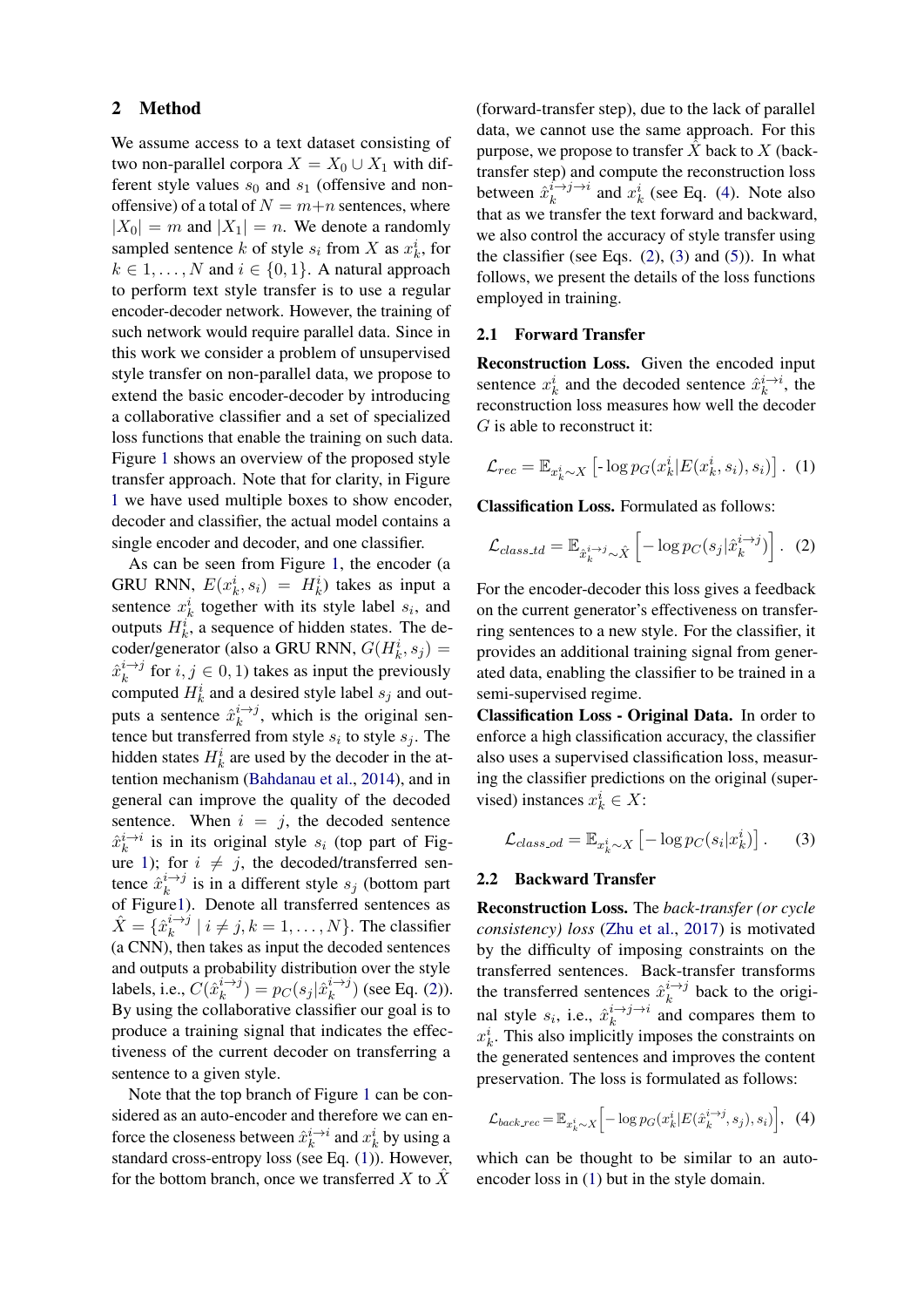

Figure 1: Proposed framework of a Neural Text Style Transfer algorithm using non-parallel data.

Classification Loss. Finally, we ensure that the back-transferred sentences  $\hat{x}_k^{i \to j \to i}$  $\int_{k}^{\infty}$  have the correct style label  $s_i$ :

$$
\mathcal{L}_{class,btd} = \mathbb{E}_{\hat{x}_k^{i \to j} \sim \hat{X}} \left[ -\log p_C(s_i | G(E(\hat{x}_k^{i \to j}, s_j), s_i)) \right].
$$
 (5)

In summary, the training of the components of our architecture consists in optimizing the following loss function using SGD with back-propagation:

$$
\mathcal{L}(\theta_E, \theta_G, \theta_C) = \min_{E, G, C} \mathcal{L}_{rec} + \mathcal{L}_{back\_rec}
$$

$$
+ \mathcal{L}_{class\_od} + \mathcal{L}_{class\_td} + \mathcal{L}_{class\_btd}
$$

# 3 Related Work

Most previous work that address the problem of offensive language on social media has focused on text classification using different machine learning methods [\(Xiang et al.,](#page-5-0) [2012;](#page-5-0) [Warner and](#page-5-1) [Hirschberg,](#page-5-1) [2012;](#page-5-1) [Kwok and Wang,](#page-5-2) [2013;](#page-5-2) [Wang](#page-5-3) [et al.,](#page-5-3) [2014;](#page-5-3) [Burnap and Williams,](#page-5-5) [2015;](#page-5-5) [Nobata](#page-5-4) [et al.,](#page-5-4) [2016;](#page-5-4) [Davidson et al.,](#page-5-6) [2017;](#page-5-6) [Founta et al.,](#page-5-7) [2018\)](#page-5-7). To the best of our knowledge, there is no previous work on approaching the offensive language problem using style transfer methods.

Different strategies for training encoderdecoders using non-parallel data have been proposed recently. Many of these methods borrow the idea of using an adversarial discriminator/classifier from the Generative Adversarial Networks (GANs) framework [\(Goodfellow et al.,](#page-5-11) [2014\)](#page-5-11) and/or use a cycle consistency loss. [Zhu](#page-5-10)

<span id="page-2-1"></span><span id="page-2-0"></span>[et al.](#page-5-10) [\(2017\)](#page-5-10) proposed the pioneering use of the cycle consistency loss in GANs to perform image style transfer from non-parallel data. In the NLP area, some recent effort has been done on the use of non-parallel data for style/content transfer [\(Shen et al.,](#page-5-9) [2017;](#page-5-9) [Melnyk et al.,](#page-5-12) [2017;](#page-5-12) [Fu et al.,](#page-5-13) [2018\)](#page-5-13) and machine translation [\(Lample et al.,](#page-5-14) [2018;](#page-5-14) [Artetxe et al.,](#page-4-0) [2018\)](#page-4-0). [Shen et al.](#page-5-9) [\(2017\)](#page-5-9), [Fu et al.](#page-5-13) [\(2018\)](#page-5-13) and [Lample et al.](#page-5-14) [\(2018\)](#page-5-14) use adversarial classifiers as a way to force the decoder to transfer the encoded source sentence to a different style/language. [Lample et al.](#page-5-14) [\(2018\)](#page-5-14) and [Artetxe et al.](#page-4-0) [\(2018\)](#page-4-0) use the cycle consistency loss to enforce content preservation in the translated sentences. Our work differs from the previous mentioned work in different aspects: we propose a new relevant style transfer task that has not been previously explored; our proposed method combines a collaborative classifier with the cycle consistency loss, which gives more stable results. Note that a potential extension to a problem of multiple attributes transfer would still use a single classifier, while in [\(Shen et al.,](#page-5-9) [2017;](#page-5-9) [Fu et al.,](#page-5-13) [2018\)](#page-5-13) this may require as many discriminators as the number of attributes.

Another line of research connected to this work consists in the automatic text generation conditioned on stylistic attributes. [\(Hu et al.,](#page-5-15) [2017\)](#page-5-15) and [\(Ficler and Goldberg,](#page-5-16) [2017\)](#page-5-16) are examples of this line of work which use labeled data during training.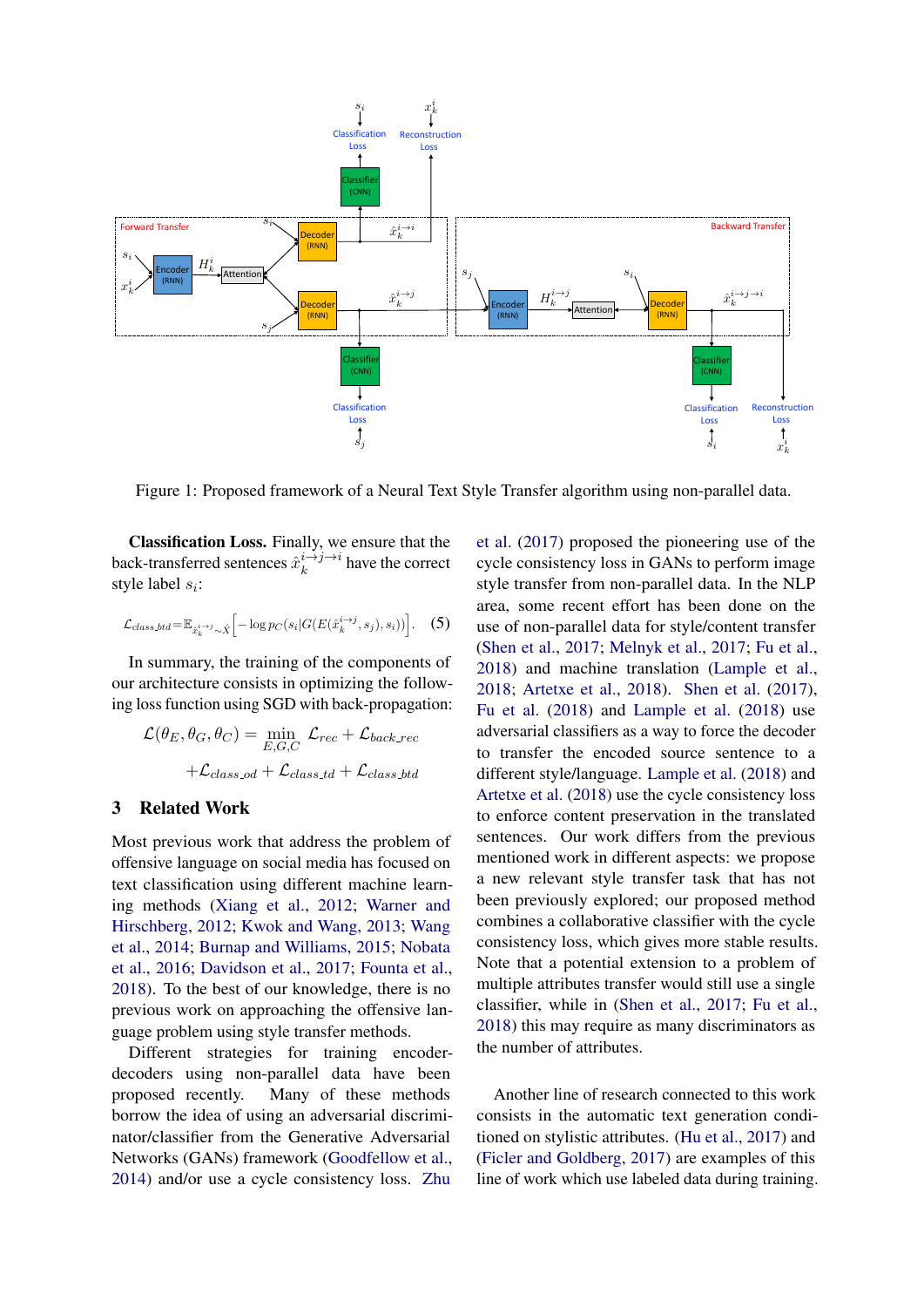#### 4 Experiments

# 4.1 Datasets

We created datasets of offensive and non-offensive texts by leveraging [Henderson et al.](#page-5-17) [\(2018\)](#page-5-17)'s preprocessing of Twitter [\(Ritter et al.,](#page-5-18) [2010\)](#page-5-18) and Reddit Politics [\(Serban et al.,](#page-5-19) [2017\)](#page-5-19) corpora, which contain a large number of social media posts. [Hen](#page-5-17)[derson et al.](#page-5-17) [\(2018\)](#page-5-17) have used Twitter and Reddit datasets to evaluate the impact of offensive language and hate speech in neural dialogue systems.

We classified each entry in the two datasets using the offensive language and hate speech classifier from [\(Davidson et al.,](#page-5-6) [2017\)](#page-5-6). For Reddit, since the posts are long, we performed the classification at the sentence level. We note that since ground truth (parallel data) is not available, it is important to use the same classifier for data generation and evaluation so as to have a fair comparison and avoid inconsistencies. Therefore, we use the classifier from [\(Davidson et al.,](#page-5-6) [2017\)](#page-5-6) to test the performance of the compared algorithms in Sec. [4.3.](#page-3-0)

For our experiments, we used sentences/tweets with size between 2 and 15 words and removed repeated entries, which were frequent in Reddit. The final datasets have the following number of instances: Twitter - train [58,642 / 1,962,224] (offensive / non-ofensive), dev [7842] (offensive), test [7734]; Reddit - [224,319 / 7,096,473], dev [11,883], test [30,583]. In both training sets the number of non-offensive entries is much larger than of the offensive ones, which is not a problem since the objective is to have the best possible transfer to the non-offensive domain. We limited the vocabulary size by using words with frequency equal or larger than 70 (20) in Reddit (Twitter) dataset. All the other words are replaced by a placeholder token.

## 4.2 Experimental Setup

In all the presented experiments, we have used the same model parameters and the same configuration: the encoder/decoder is a single layer GRU RNN with 200 hidden neurons; the classifier is a single layer CNN with a set of filters of width 1, 2, 3 and 4, and size 128 (the same configuration as in the discriminators of [\(Shen et al.,](#page-5-9) [2017\)](#page-5-9)). Following [\(Shen et al.,](#page-5-9) [2017\)](#page-5-9), we have also used randomly initialized word embeddings of size 100, and trained the model using Adam optimizer with the minibatch size of 64 and learning rate of 0.0005. The validation set has been used to select the best model

by early stopping. Our model has a quite fast convergence rate and achieves good results within just 1 epoch for the Reddit dataset and 5 epochs for the Twitter dataset.

Our baseline is the model of [Shen et al.](#page-5-9)  $(2017)^1$  $(2017)^1$  $(2017)^1$ and it has been used with the default hyperparameter setting proposed by the authors. We have trained the baseline neural net for three days using a K40 GPU machine, corresponding to about 13 epochs on the Twitter dataset and 5 epochs on the Reddit dataset. The validation set has also been used to select the best model by early stopping.

#### <span id="page-3-0"></span>4.3 Results and Discussion

Although the method proposed in this paper can be used to transfer text in both directions, we are interested in transferring in the direction of offensive to non-offensive only. Therefore, all the results reported in this section correspond to this direction.

In Table [1,](#page-3-2) we compare our method with the approach of [Shen et al.](#page-5-9) [\(2017\)](#page-5-9) using three quantitative metrics: (1) *classification accuracy* (Acc.), which we compute by applying [Davidson et al.](#page-5-6) [\(2017\)](#page-5-6)'s classifier to the transferred test sentences; (2) *content preservation* (CP), a metric recently proposed by [Fu et al.](#page-5-13) [\(2018\)](#page-5-13) which uses pre-trained word embeddings to compute the content similarity between transferred and original sentences. We use Glove embeddings of size 300 [\(Pennington et al.,](#page-5-20) [2014\)](#page-5-20); (3) *perplexity* (PPL), which is computed by a word-level LSTM language model trained using the non-offensive training sentences.

| Dataset   System |          | Acc.        | CP          | <b>PPL</b> |
|------------------|----------|-------------|-------------|------------|
| Reddit           | [Shen17] | 87.66 0.894 |             | 93.59      |
|                  | Ours     |             | 99.54 0.933 | 115.75     |
| Twitter          | [Shen17] | 95.36 0.891 |             | 90.97      |
|                  | Ours     | 99.63       | 0.947       | 162.75     |

<span id="page-3-2"></span>Table 1: Classification accuracy, content preservation and perplexity for two datasets.

As can be seen from the table, our proposed method achieves high accuracy on both datasets, which means that almost 100% of the time [David](#page-5-6)[son et al.](#page-5-6) [\(2017\)](#page-5-6)'s classifier detects that the transferred sentences are non-offensive. In terms of the content preservation, for both datasets our method also produces better results (the closer to 1 the better) when compared to [\(Shen et al.,](#page-5-9) [2017\)](#page-5-9) . A

<span id="page-3-1"></span><sup>1</sup> https://github.com/shentianxiao/language-style-transfer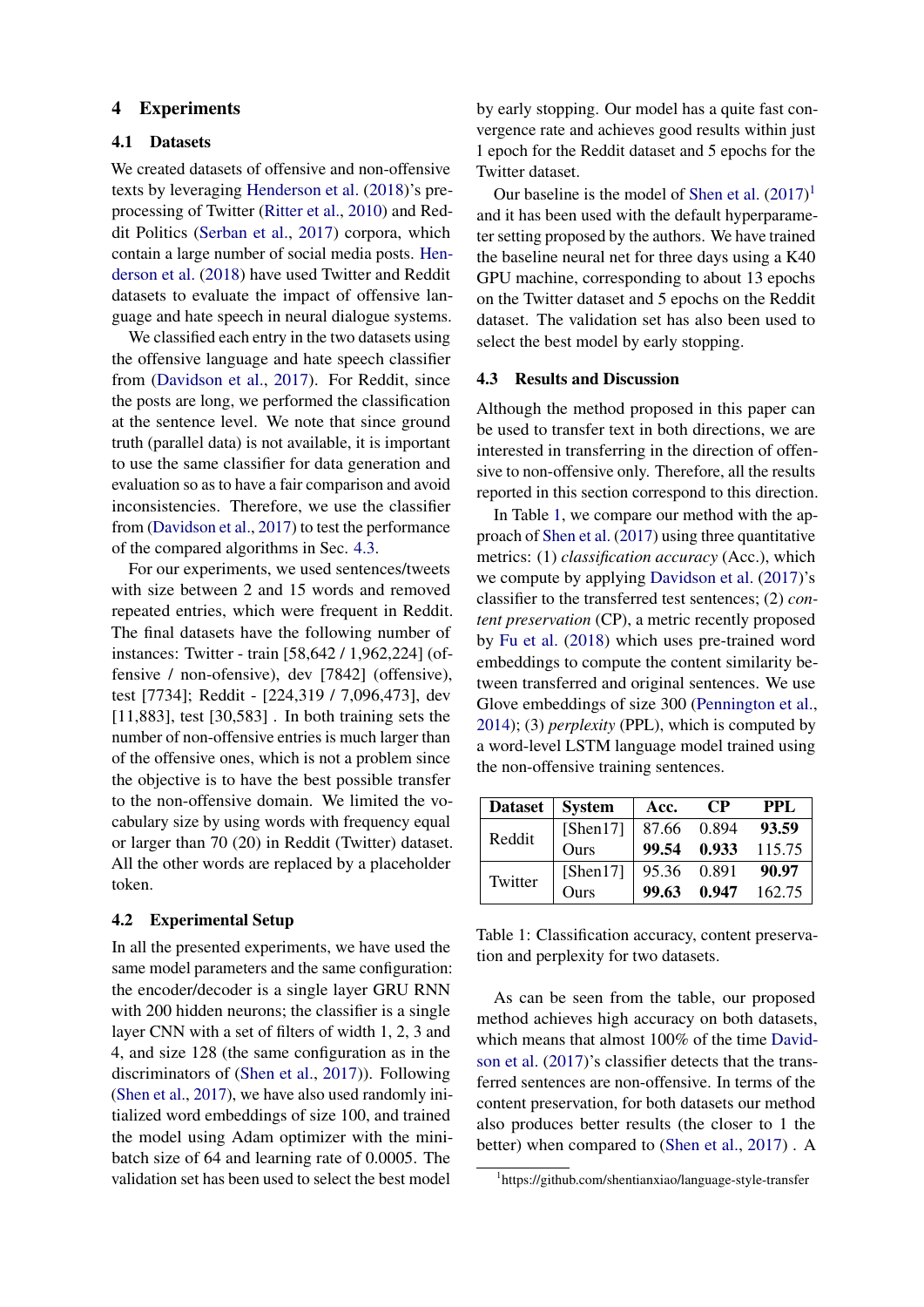|                        | <b>Reddit</b>                                             | <b>Twitter</b>              |  |
|------------------------|-----------------------------------------------------------|-----------------------------|--|
| <b>Original</b>        | for $f^{**}$ k sake, first world problems are the worst   | $i$ 'm back bitc**s !!!     |  |
| (Shen et al., $2017$ ) | for the money, are one different countries                | $i$ 'm back !!!             |  |
| <b>Ours</b>            | for hell sake, first world problems are the worst         | i'm back bruh!!!            |  |
| Original               | what a $f^{**}$ king circus this is.                      | lol damn imy fake $as*$ lol |  |
| (Shen et al., 2017)    | what a this sub is bipartisan.                            | lol damn imy sis lol        |  |
| <b>Ours</b>            | what a big circus this is.                                | lol dude imy fake face lol  |  |
| Original               | <i>i</i> hope they pay out the $as^*$ , fraudulent or no. | bros before hoes            |  |
| (Shen et al., $2017$ ) | i hope the work, we out the UNK and no.                   | club tomorrow               |  |
| Ours                   | i hope they pay out the state, fraudulent or no.          | bros before money           |  |

<span id="page-4-1"></span>Table 2: Example of offensive sentences from Reddit and Twitter and their respective transferred versions.

what *big* century are you living in ? life is so *big* cheap to some people . you 're *big* pathetic .

<span id="page-4-2"></span>Table 3: Examples of common mistakes made by our proposed model.

reason for these good results can be found by checking the examples presented in Table [2.](#page-4-1) The use of the back transfer loss and the attention mechanism makes our model good at preserving the original sentence content while being precise at replacing offensive words by the non-offensive ones. Also observe from Table [2](#page-4-1) that, quite often, [Shen et al.](#page-5-9) [\(2017\)](#page-5-9)'s model changes many words in the original sentence, significantly modifying the content.

On the other hand, our model produces worse results in terms of perplexity values. We believe this can be due to one type of mistake that is frequent among the transferred sentences and that is illustrated in Table [3.](#page-4-2) The model uses the same non-offensive word (e.g. *big*) to replace an offensive word (e.g. *f\*\*\*ing*) almost everywhere, which produces many unusual and unexpected sentences.

We have performed ablation experiments by removing some components of the proposed model. The results for the Twitter dataset are shown in Table [4.](#page-4-3) We can see that attention and back-transfer loss play important roles in the model. In particular, when both of them are removed (last row in Table [4\)](#page-4-3), although the classification accuracy improves, the perplexity and the content preservation drop significantly. This behavior happens due to the trade off that the decoder has to balance when transferring a sentence from a style to another. The decoder must maintain a proper balance between transferring to the correct style and generating sentences of good quality. Each of these properties can easily be achieved on its own, e.g., copying the entire input sentence will give low perplexity and

good content preservation but low accuracy, on the other hand, outputting a single keyword can give high accuracy but high perplexity and low content preservation. While the classification loss guides the decoder to generate sentences that belong to the target style, the back transfer loss and the attention mechanism encourage the decoder to copy words from the input sentence. When both back transfer loss and attention are removed, the model is encouraged to just meet the classification requirement in the transfer step.

| <b>System</b>                              | Acc. | - CP | PPL                |
|--------------------------------------------|------|------|--------------------|
| Full                                       |      |      | 99.63 0.947 162.75 |
| No Attention                               |      |      | 99.88 0.939 196.65 |
| No Back Transfer                           |      |      | 97.08 0.938 257.93 |
| No Att & Back Trans   $100.0$ 0.876 751.56 |      |      |                    |

<span id="page-4-3"></span>Table 4: Ablation results for the Twitter dataset.

It is important to note that current unsupervised text style transfer approaches can only handle well cases where the offensive language problem is lexical (such as the examples shown in Table [2\)](#page-4-1), and just changing/removing few words can solve the problem. The models experimented in this work will not be effective in cases of implicit bias where ordinarily inoffensive words are used offensively.

# 5 Conclusions

This work is a first step in the direction of a new promising approach for fighting abusive posts on social media. Although we focus on offensive language, we believe that further improvements on the proposed methods will allow us to cope with other types of abusive behaviors.

# References

<span id="page-4-0"></span>Mikel Artetxe, Gorka Labaka, Eneko Agirre, and Kyunghyun Cho. 2018. Unsupervised neural ma-